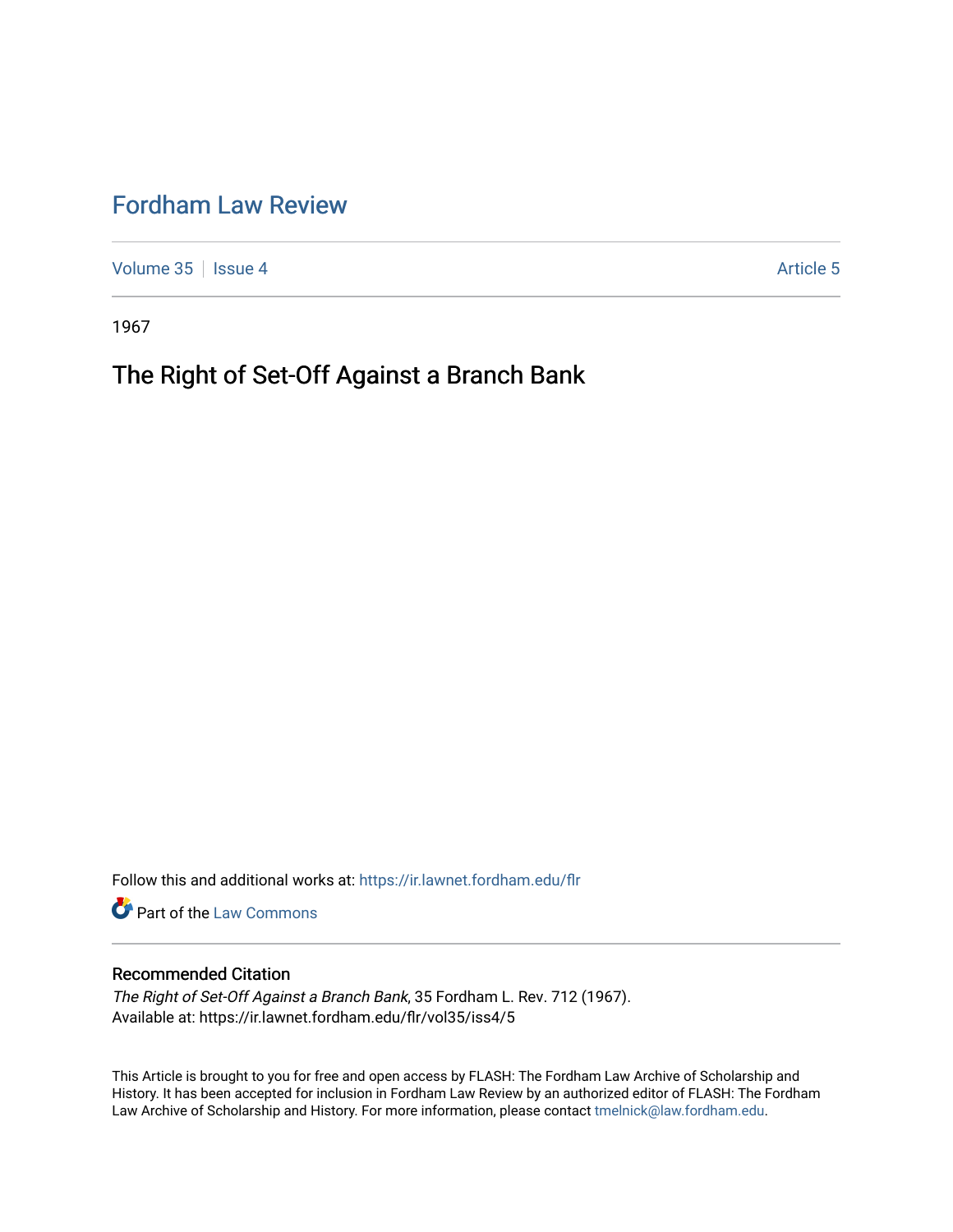ment and acceptance of income treatment for the widow in the light of the overall tax situation.<sup>134</sup>

#### **THE RIGHT OF SET-OFF AGAINST A BRANCH BANK**

It is well settled that a bank has a right to set-off<sup>1</sup> general deposits<sup>2</sup> in its possession against a matured obligation owed to it **by** a depositor. 8 Generally,

134. Assuming the employer is in the 52% tax bracket and that **he** is assured of **a** deduction, he may, at the same cost to himself, pay the widow more than twice as much If he takes a deduction as he could have if the payment were a gift. **She** in turn, ordinarily being in a lower tax bracket than the employer, would realize more after taxes from the double payment than the entire amount of the untaxed gift. And the danger of the widow being involved in litigation or losing part of the "gift" to taxes, or both, **are** avoided. In addition, since "executive compensation . . . is reviewable by the courts . . . if made retroactive for past services without prior contract, i.e., as a gift," Fogelman, N.Y. Bus. Corp. Law Forms § 3:10.13, at 210 (McKinney 1965), there would be less possibility of liability for waste of corporate assets if benefit were emphasized and a deductible payment made. The benefit of increased employee productivity, while present to some extent in the making of a gift, see Fanning v. Conley, 243 F. Supp. 683, 686 **(D.** Conn. 1965), aff'd, 357 F.2d 37 (2d Cir. 1966), is more easily shown in the case of deductible payments and is sufficient to justify the use of corporate funds. See Cohn v. Columbia Pictures Corp., **117** N.Y.S.2d 809, 817 (Sup. Ct. 1952).

1. Although commonly referred to as a banker's lien, this right is more precisely denominated a right of set-off. When funds are deposited on general account with a bank, they become the property of the bank, and the relationship of the bank and the depositor is that of debtor and creditor. Anderson Nat'l Bank v. Luckett, 321 U.S. **233,** 241 (1944); Straus v. Tradesmen's Nat'l Bank, 122 N.Y. 379, *25* N.E. **372** (1890). This is true of a checking account, Friedman v. First Nat'l Bank, 344 Mass. 593, 183 **N.E.2d 722** (1962), as well as a savings account. People v. Hursey, 7 Ill. **2d** 537, 131 N.E.2d 483 (1956). Therefore, "the banker's lien . . . is, properly speaking, a lien on the securities such as commercial paper deposited with the bank . **. .** . The so-called 'lien' of the bank on the depositor's account or funds on deposit is not technically a lien, for the bank is the owner of the funds and the debtor of the depositor, and the bank cannot have a lien on its own property. The right of the bank to charge the depositor's fund with his matured indebtedness is more correctly termed a right of set-off, based upon general principles of equity." Gonsalves v. Bank of America Nat'l Trust & Say. Ass'n, 16 Cal. 2d 169, 173, 105 P.2d 118, 121 (1940). (Emphasis omitted.) Accord, 38 Harv. L. Rev. 800-01 (1925).

2. A bank's right of set-off does not apply to a particular deposit made for a special purpose. Engleman v. Bank of America Nat'l Trust & Say. Ass'n, 98 Cal. App. 2d 327, 219 P.2d 868 (2d Dist. 1950); Straus v. Tradesmen's Nat'l Bank, 122 N.Y. 379, 25 N.E. 372 (1890). In this situation the bank is under a duty to apply the deposit to the specified purpose and may not appropriate it to its own use. Id. at 384, 25 **N.E.** at 372-73; First Nat'l Bank v. State Bank, 110 Ore. 601, 604, 222 Pac. 1079, 1080 (1924). There is disagreement over whether the bank must agree to be bound, or whether notice or knowledge of the depositor's intention is sufficient to establish a special deposit. Compare Straus v. Tradesmen's Nat'l Bank, supra, with Union Properties, Inc. v. Baldwin Bros., 141 Ohio St. 303, 47 N.E.2d 983 (1943).

3. E.g., National Bank v. Insurance Co., 104 U.S. 54 (1881); Bromberg v. Bank of

712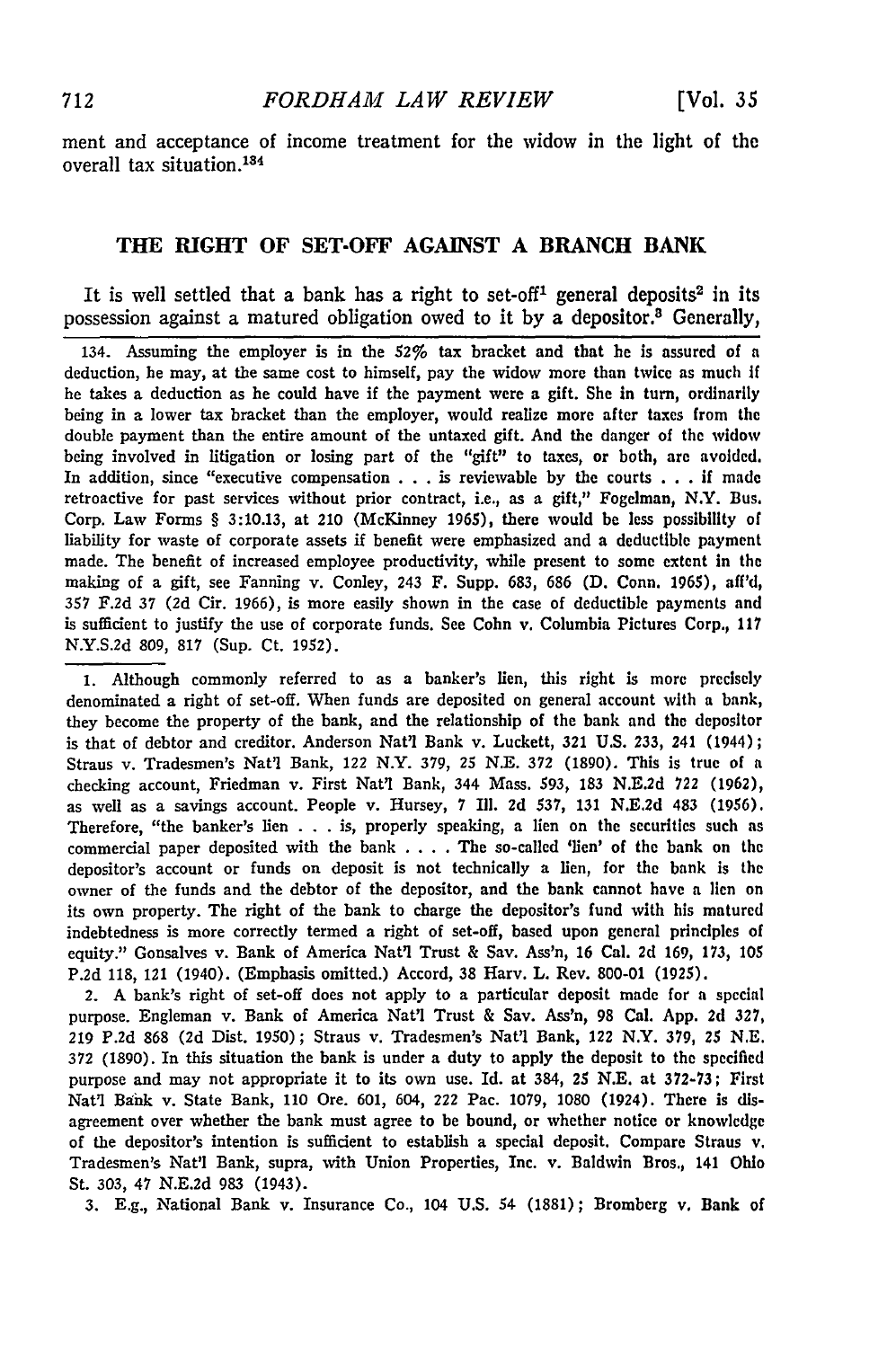*BRANCH BANKING*

the bank may exercise this right without the consent of the depositor<sup>4</sup> and without resorting to any judicial procedure.<sup>5</sup> A recent banking controversy<sup>6</sup> raises the novel question of whether one bank may set-off deposits of branch A of another bank against an obligation owed to it by branch B of the other bank. Although branch banks have been deemed separate business entities for some purposes, it has never been determined whether, for purposes of set-off, a branch bank is a separate entity or a mere agent of the parent, subject to the set-off.<sup>7</sup>

#### I. THE BRANcH BANK AS **A** SEPARATE BusINEss ENTITY

As a general rule a branch bank is deemed an agent of the parent, and the normal rules of agency apply to its transactions.8 Thus, in *Guaranty Bank & Trust Co. v. Town of Amite City,9* a parent bank sued to recover interest allegedly due on the defendant's paving certificates.10 **A** branch of the bank, the defendant's paying agent for the certificates owned **by** the parent, had wrong-

America Natl Trust & Say. Ass'n, **58** Cal. **App. 2d** 1, **135 P.2d 689 (2d Dist.** 1943); Forastiere v. Springfield Institution for Say, **303** Mass. 101, 20 **N.E.2d 950 (1939) ;** Jordon v. National Shoe & Leather Bank, 74 N.Y. 467 **(1878).**

4. Bromberg v. Bank of America Nat'1 Trust & Say. Ass'n, supra note **3,** at 4, **135** P.2d at 692 (construing statutory "banker's lien"--Cal. Civ. Proc. Code § 3054); Krinsky v. Pilgrim Trust Co., **337** Mass. 401, 405, 149 **N.E.2d 665, 668** (1958) (common law); Straus v. Tradesmen's Nat'l Bank, 122 N.Y. **379,** 3824L3, **25 N.E.** 372 **(1890)** (common law).

**S.** Gonsalves v. Bank of America Nat'1 Trust & Say. Ass'n, **16** Cal. **2d** 169, 174, **105 P.2d 118,** 121 (1940) (construing Cal. Civ. Proc. Code § 3054); Jordon v. National Shoe & Leather Bank, 74 N.Y. 467, 473 **(1878)** (common law).

**6.** Last October, the New York State Superintendent of Banks took possession of the business and property of the New York branch of a Lebanese bank. The bulk of the branch's assets were on deposit with a New York City bank, and when the Superintendent demanded these deposits, the bank claimed that they had been set-off against obligations owed to it **by** other branches of the Lebanese bank. N.Y. Times, **Feb.** 12, 1967, § 3 (Financial), **p. 1, col. 8,** at **13,** col. **3.** See text accompanying notes 52-55 infra.

**7.** In Garnett v. M'Kewan, L.R. 8 **Ex. 10 (1872),** branch A of a bank was allowed to apply the plaintiff's deposit balance at branch B to the payment of checks overdrawn on the plaintiff's account at branch **A,** without notice to or the consent of the plaintiff. This decision, however, antedated the development of the "separate entity" theory of branch banks.

In Engleman. v. Bank of America **Natl** Trust & Say. Ass'n, **98** Cal. **App. 2d 327, 219 P.2d 868 (2d** Dist. **1950),** branch **A** of a bank attempted to apply a depositor's balance at branch B to overdue notes held **by** branch **A.** The court held that the deposits were not susceptible to a set-off for other reasons, and the court did not reach the problem of the separate entity theory. Id. at **332, 219 P.2d** at **871.** New York and California have statutes dealing with domestic branches of foreign banks, which might prevent an otherwise **valid** set-off under certain circumstances. See notes **51-55** infra and accompanying text.

**8.** Guaranty Bank & Trust Co. v. Town of Amite City, 64 So. **2d** 502, **506** (La. Ct. **App. 1953);** Sokoloff v. National City Bank, 250 N.Y. **69,** 164 **N.E.** *745* **(1928);** Mullinax v. American Trust & Banking Co., **189** Tenn. 220, **225** S.W.2d **38** (1949).

**9.** 64 So. **2d 502** (La. **Ct. App. 1953).**

**10.** The paving certificates were in the nature of bonds callable at the option of the municipality and payable at par value plus accrued interest to the date called. Id. at **503.**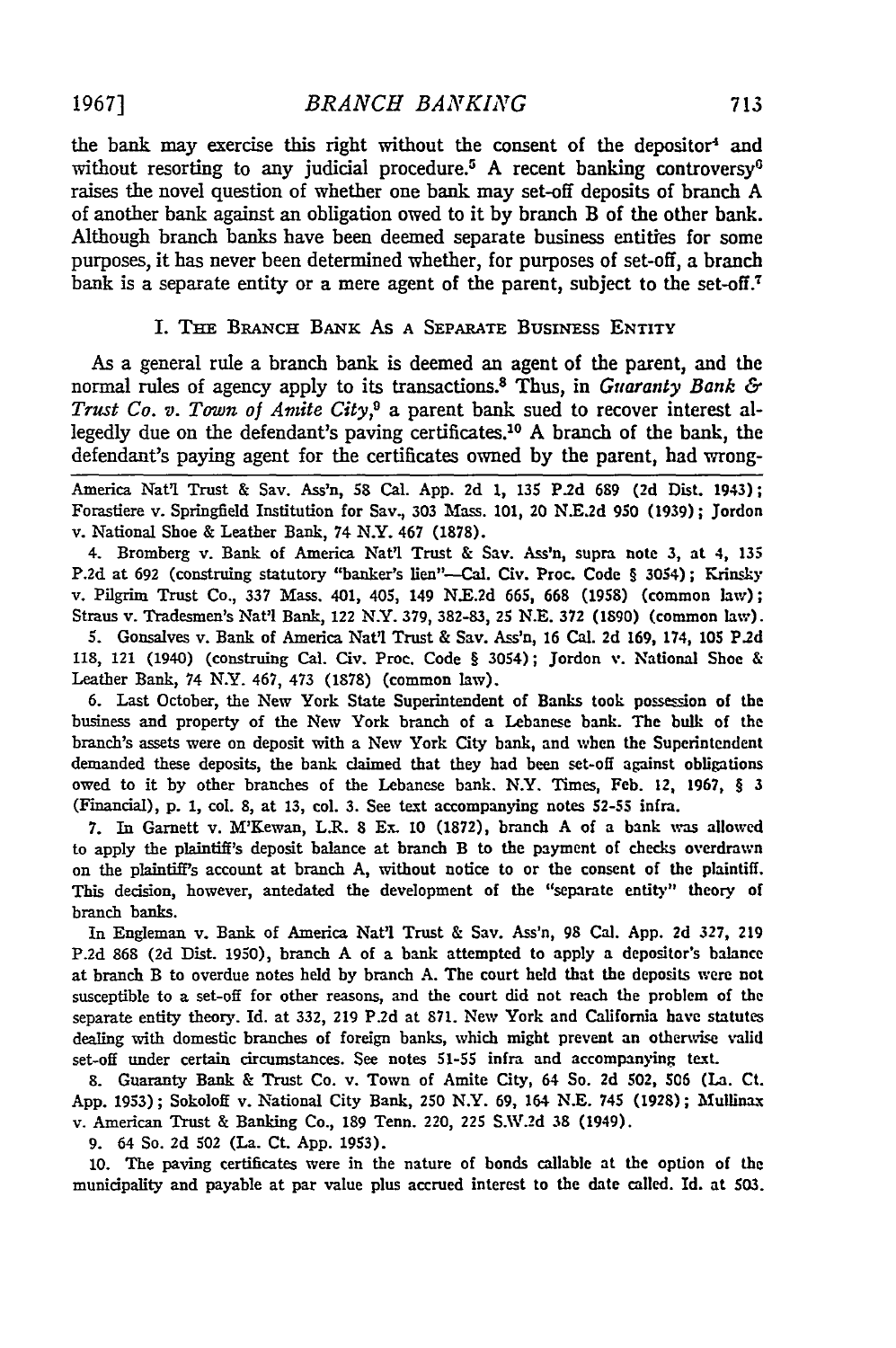fully applied funds specially deposited<sup>11</sup> to pay the certificates to other obligations owed by defendant to the branch. The interest claimed by the parent accrued as a result. The parent was denied recovery on the ground that the branch was an agent of the parent and its wrongful act was binding on the parent.<sup>12</sup> However, in some situations, courts and statutes have treated a branch bank as an independent business entity. This has occurred when any of the following issues has been involved: (a) rights and liabilities on commercial paper; (b) the situs of an indebtedness arising from a deposit transaction; (c) the attachment of property of a debtor in possession of a bank; or **(d)** the production of bank records. An examination of the rationale for these exceptions is vital to an evaluation of the status of a branch bank for purposes of set-off.

#### *A. Commercial Paper*

Section 4-106 of the Uniform Commercial Code provides that "a branch or separate office of a bank [maintaining its own deposit ledgers<sup>13</sup>] is a separate bank for the purpose of computing the time within which and determining the place at or to which action may be taken or notices or orders shall be given under this Article and under Article *3."* The Code Comments explain that "notice to one office of a bank should not affect the status of another office of that bank [as a holder in due course under article 3] except to the extent any duty to communicate exists under Section 1-201 (27) **.... "14** This section codifies the result reached at common law. In *Chrzanowska v. Corn Exch. Bank,<sup>1</sup>* the leading New York case on the separate entity theory, the court held that a drawee bank was required to pay a check only at the branch where the drawer had his account.<sup>16</sup> The court pointed out that each branch kept separate records

**12.** 64 So. **2d** at 505.

13. The states which have adopted the Code have divided almost evenly in including or omitting this optional language. Uniform Laws Ann., U.C.C. § 4-106, at 13 (Supp. 1966).

14. Uniform Laws Ann., U.C.C. § 4-106, at 14 (Supp. 1966). Section 1-201(27) provides that notice to an organization "is effective for a particular transaction from the time when it is brought to the attention of the individual conducting that transaction, and In any event from the time when it would have been brought to his attention if the organization had exercised due diligence." Uniform Laws Ann., **U.C.C.** § **1-201 (27)** (Supp. **1966).** Thus, notice to one part or office of an organization is not constructive notice to other parts or offices of the organization, unless there is some negligence in failing to communicate this notice. To insure this result under articles three and four, New York has added the following sentence to § 4-106: "The receipt of any notice or order **by** or the knowledge of one branch or separate office of a bank is not actual or constructive notice to or knowledge of any other branch or office of the same bank and does not impair the right of another branch or office to be a holder in due course of an item." Uniform Laws Ann., **U.C.C.** § 4-106, at 20 **(1962).** California, Nevada and Oregon have adopted substantially the same language. Uniform Laws Ann., **U.C.C.** § 4-106, at **13** (Supp. **1966).**

**15. 173 App.** Div. **285, 159** N.Y. Supp. **385** (1st Dep't **1916),** aff'd mem., 225 N.Y. **728,** 124 **N.E.** 877 (1919).

16. Id. at 290-91, 159 N.Y. Supp. at 388. In dictum the court also indicated that this rule applied to the payment of savings deposits. Ibid.

**<sup>11.</sup>** See note 2 supra.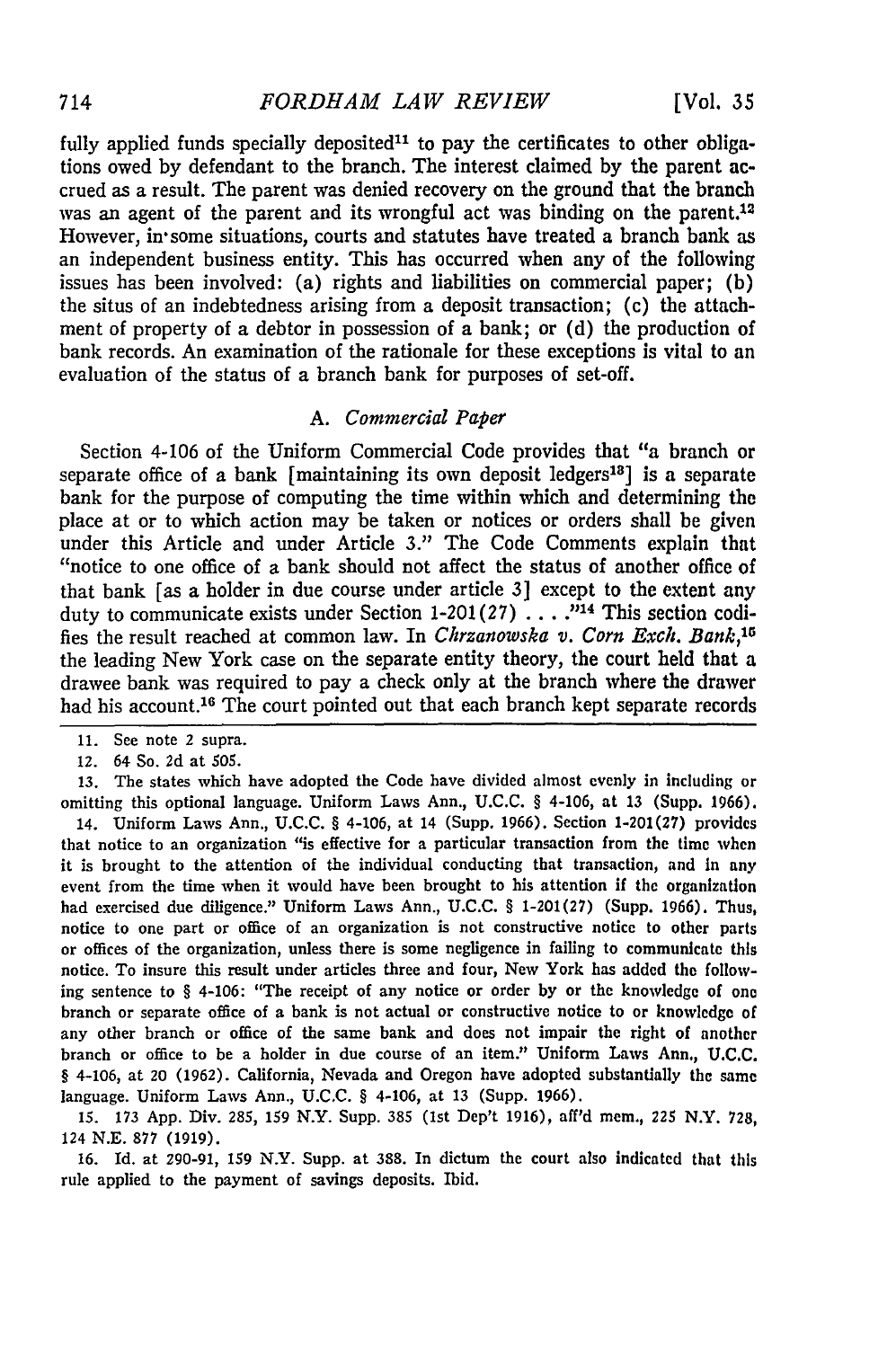and expenses would be greatly increased if each branch had to maintain records of every other branch. Furthermore, a bank would be subjected to a risk of double liability if payment of a check could be demanded at any branch. The confusion and inconvenience that would result if the branches were not deemed autonomous for the purpose of dealing in commercial paper was viewed by the court as inconsistent with the intent of the legislature in authorizing branch banking.<sup>17</sup>

If a single branch of a bank is to be considered the drawee of an item, what is the status of another branch of the bank which becomes the owner or holder of the item? In *Dean v. Eastern Shore Trust Co.,<sup>18</sup>*branch A of a bank became the holder of a check drawn on branch B. The drawer issued a stop order to branch B before branch A presented the check for payment. The court held that branch A could recover against the drawer, as its status as a holder in due course was not affected by the stop order directed to branch B. As in *Chrzanowska,* the court concluded that a contrary result would lead to intolerable confusion and inconvenience, and would virtually deprive the privilege of branch banking of its value.<sup>19</sup> This approach also has been applied to a foreign branch of a national bank.<sup>20</sup>

17. Ibid. "The Legislature did not intend, we think, to either authorize or require a bank having branches to cash checks and make loans to a depositor at any branch at which he may see fit to call, for to do so would produce endless confusion .... **Id.** at **291, 159** N.Y. Supp. at 388.

18. 159 **Md.** 213, 150 Atl. **797** (1930).

19. Id. at 217-18, 150 AUt. at 799. United States Nat'l Bank v. Stonebrink, 200 Ore. 176, 265 P.2d 238 (1954), approved the reasoning of the Dean court and conjectured that such a rationale underlay the enactment of an Oregon statute in which a branch bank **was** deemed a separate bank for purposes of bank deposits and collections. Id. at 183-84, **<sup>265</sup>** P.2d at 241. But see Mullinax v. American Trust & Banking Co., 189 Tenn. 220, 225 S.W.2d 38 (1949), where a drawee branch paid a check after a stop order had been communicated to a vice president at the main office. The bank argued that the branch had no notice of the stop order when it paid the check and should be allowed to charge the drawer's account. Although recognizing the separate entity theory for certain situations, the court held that the vice president was negligent in failing to communicate the notice to the branch and refused to treat the branch as a separate entity. The vice president's negligence was binding on the branch. Id. at 224, **225** S.W.2d at 40. This result also might be reached under Uniform Commercial Code §§ 1-201(27), 4-106. See note 14 supra and accompanying text. The thrust of the Code, however, does not appear to place any duty on one branch to communicate such notice to another branch. The duty appears to lie with the drawer to notify the drawee branch.

20. Pan-American Bank & Trust Co. v. National City Bank, **6 F.2d 762 (2d** Cir.), cert. denied, **269** U.S. 554 **(1925).** Here a foreign branch, as holder of a draft, was deemed a separate business entity whose rights and liabilities were independent of those of the home office to which the draft was forwarded for collection. The court relied on the Chrzanowska case and a federal statute authorizing foreign branch banking by national banks. Id. at 766-67. The statute provides that a bank "shall conduct the accounts of each foreign branch independently of the accounts of other foreign branches established **by** it and of its home office . **. . ."** 39 Stat. 755 (1916), 12 **US.C.** § 604 (1964).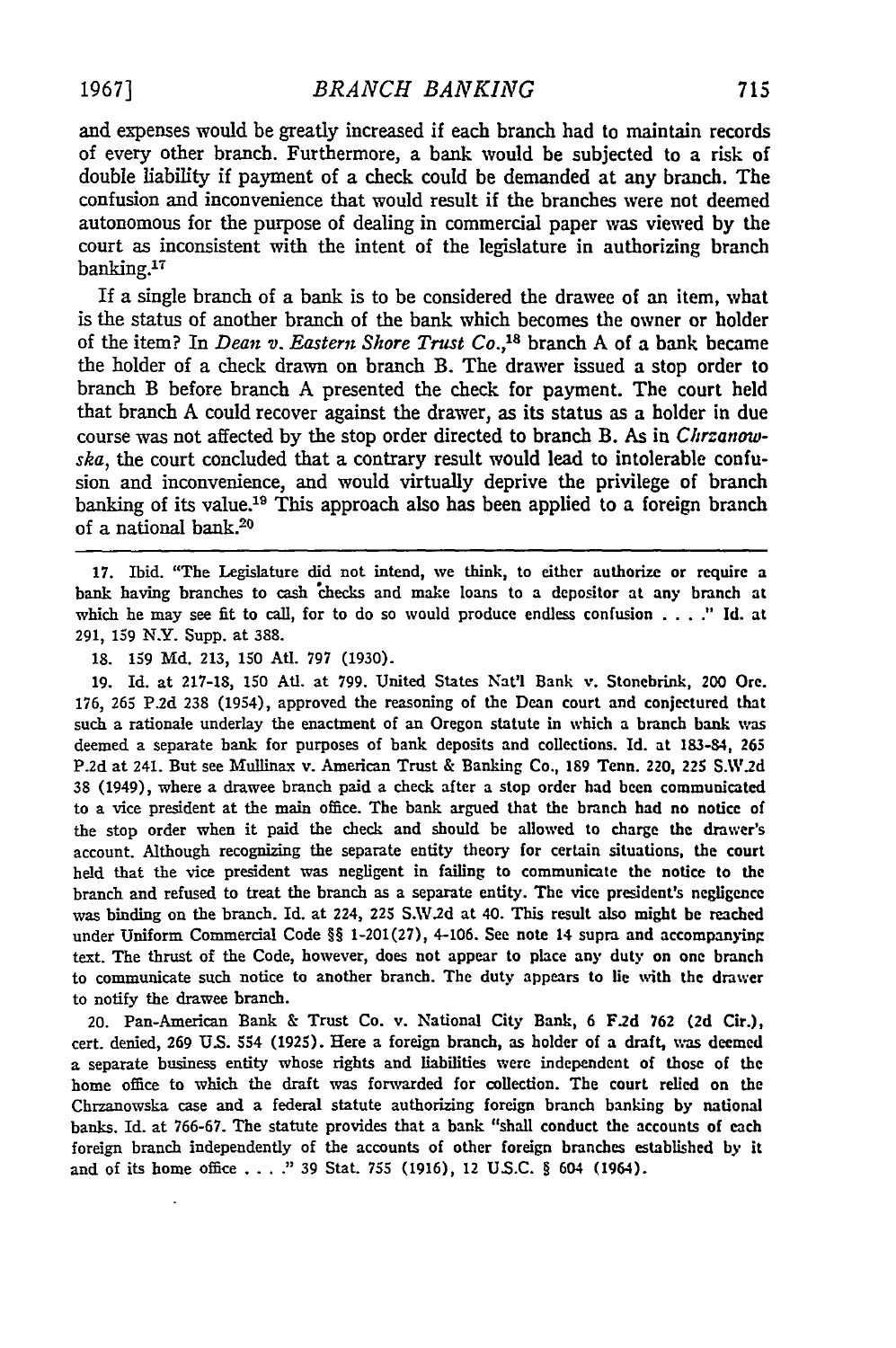#### *B. Deposit Transactions*

The problem of the place at which savings deposits must be demanded and paid occurs less frequently. Suppose a depositor with an account at branch A demands payment at branch B. If payment is refused, he may proceed to make demand on branch A and, usually, no third party rights will have intervened. The problem has arisen only where the country of deposit has been invaded in wartime<sup>21</sup> or a foreign branch has been nationalized by an unfriendly government. 22

In *Sokoloff v. National City Bank,23* a depositor recovered funds deposited in a Russian branch bank from the New York City home office of a national bank. The branch had been seized by the Soviet government. The court held that there is an implied contract whereby a bank agrees to hold deposits until demand for payment is made, and the bank is not in default until such demand is made on the branch of deposit.<sup>24</sup> There was some dispute as to whether Sokoloff had made a demand in Russia before the seizure. However, the court held that "the fact that the bank had gone out of business **...** made a demand useless and unnecessary; the law by reason of the contract between the parties will consider the case as if a demand had been made. In other words, that which becomes impossible and useless ceases to be required by the law in cases like this."<sup>25</sup> The court did not say why the implied contract limited the place of demand to the branch of deposit, but it did cite *Chrzanowska,* and apparently adopted its rule and rationale.<sup>26</sup>

### *C. Attachment of Debtor's Property27*

Frequently a creditor will know or suspect that his debtor has funds or other property on deposit with a particular bank, but he may not be certain

22. Thornton v. National City Bank, 45 **F.2d 127 (2d** Cir. 1930); Sokoloff v. National City Bank, **250** N.Y. 69, 164 N.E. 745 (1928).

24. Id. at 80, 164 N.E. at 749.

25. Ibid. Thornton v. National City Bank, 45 **F.2d** 127 **(2d** Cir. 1930), involved a depositor in the same Russian branch attempting to set-off his deposits there against a loan made to him **by** the London branch of the bank. The court held that the seizure of the branch neither excused a demand nor placed the bank in default. The court based this conclusion on the fact that the depositor treated the deposit contract as in existence after the seizure by requesting further advances from the London branch on the security of these deposits. Since there was no default **by** the Russian branch, the indebtedness was localized to the Russian branch under the rule of Sokoloff, and was not available against the London branch. **Id.** at **129-30.**

**26. 250** N.Y. at 81, 164 N.E. at 749.

27. For a more detailed analysis of this specific problem see Comment, **56** Mich. L. Rev. 90 **(1957);** 48 Cornell **L.Q. 333** (1963).

<sup>21.</sup> Van der Veen v. Amsterdamsche Bank, 178 Misc. **668, 35** N.Y.S.2d *945* (Sup. Ct. 1942). **The** plaintiff had a claim against a branch bank in Holland. The German occupation government refused to issue a license approving a transfer of funds to the plaintiff In the United States.

**<sup>23.</sup>** Ibid.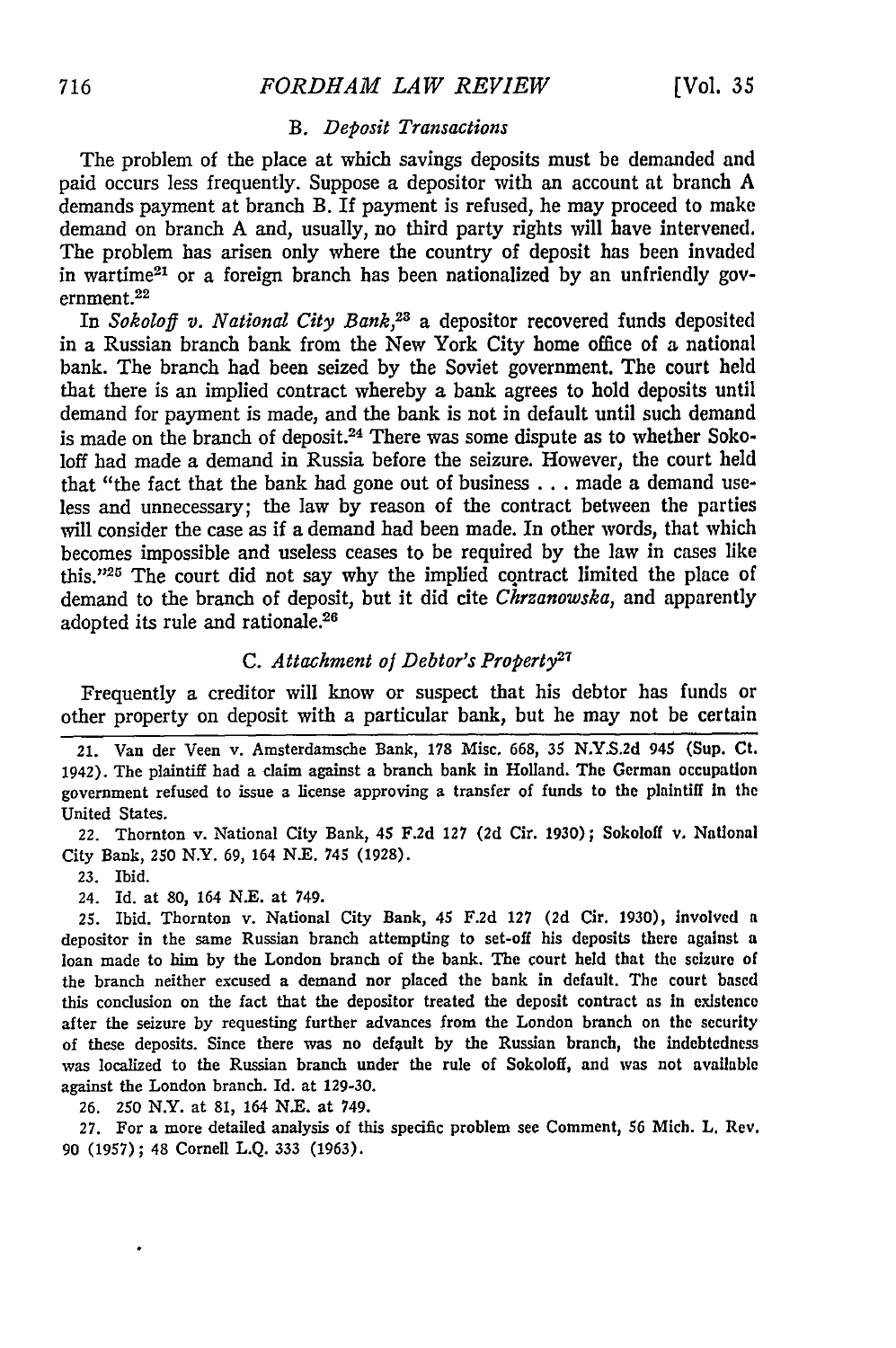which branch possesses the property, or the branch in possession may be outside the jurisdiction of the court issuing the warrant of attachment. The question then arises whether attachment levied on one branch will reach funds of the debtor in other branches within or without the jurisdiction.

In *Bluebird Undergarment Corp. v. Gomez*,<sup>28</sup> plaintiff sought an order in aid of attachment directing a New York City bank to provide information as to a debtor's account in the bank's foreign branch. Relying on *Sokoloff and Chrzanowska, inter alia,* the court held that the foreign branch was a separate entity and stated that, "although the branch deposit be the ultimate debt of the parent bank, the obligation to its customer, however, is localized so as to be confined primarily to the branch where it originated."<sup>29</sup> The debtor could not sue the bank in New York unless a demand was made on the foreign branch, or was excused as in *Sokoloff.* Thus, there was no indebtedness subject to attachment within the New York jurisdiction, so that an order in aid of attachment would not issue.30

In *Cronan v. Schilling*,<sup>31</sup> the basis of this rule was shifted from one of jurisdiction to one of policy. The jurisdictional ground of the rule was attacked on the basis of section 916 of the New York Civil Practice Act as amended in 1940 -nine years after *Bluebird.* The New York court of appeals had construed the statute as allowing attachment of the debt of a non-resident, owing to a resident or non-resident, if valid service could be made on the non-resident debtor within the jurisdiction.<sup>32</sup> In *Cronan*, it was argued that service upon a New York agency of a foreign bank conferred jurisdiction over the foreign bank, so that attachment could be levied on the New York office. Although recognizing this argument as valid as to corporations in general, the court refused to apply such a rule to banks.

Although the language of Section 916 . . . construed literally, is broad enough to permit attachment of a debt due from a foreign branch or the home office abroad, if service may be made here on a domestic branch, there is nothing either in the statute or in the opinion in Morris Plan Industrial Bank of New York v. Gunning **...** to suggest that the doctrine that each branch of a bank is to be treated as a separate entity for attachment purposes is no longer the law. $33$ 

In support of this position, the court relied on the confusion and inconvenience

29. Id. at 744, 249 N.Y. Supp. at 322.

30. Id. at 745, 249 N.Y.Supp. at 322-23; accord, Philipp v. Chase Nat!l Bank, 34 N.Y.S.2d 465 (Sup. Ct. 1942) (New York home office of foreign branch); Clinton Trust Co. v. Compania Azucarera Central Mabay S.A., 172 Misc. 148, 14 N.Y.S.2d 743 (Sup. Ct. 1939) (attempt to reach Havana branch of Canadian bank **by** service on New York agency); Walsh v. Bustos, 46 N.Y.S.2d 240 (N.Y. City **Ct.** 1943) (New York agency of foreign bank). 31. **100 N.YS.2d** 474 (Sup. Ct. 1950).

32. Morris Plan Industrial Bank v. Gunning, 295 N.Y. 324, 67 NE.2d **510** (1946).

33. **100** N.Y.S.2d at 477. Accord, McCioskey v. Chase Manhattan Bank, **11** N.Y.2d **936, 183** N.E.2d 227, 228 N.YS.2d 825 (1962) (memorandum decision), 48 Cornell L.Q. 333 **(1963).**

<sup>28.</sup> **139** Misc. 742, 249 N.Y. Supp. 319 (N.Y. City Ct. 1931).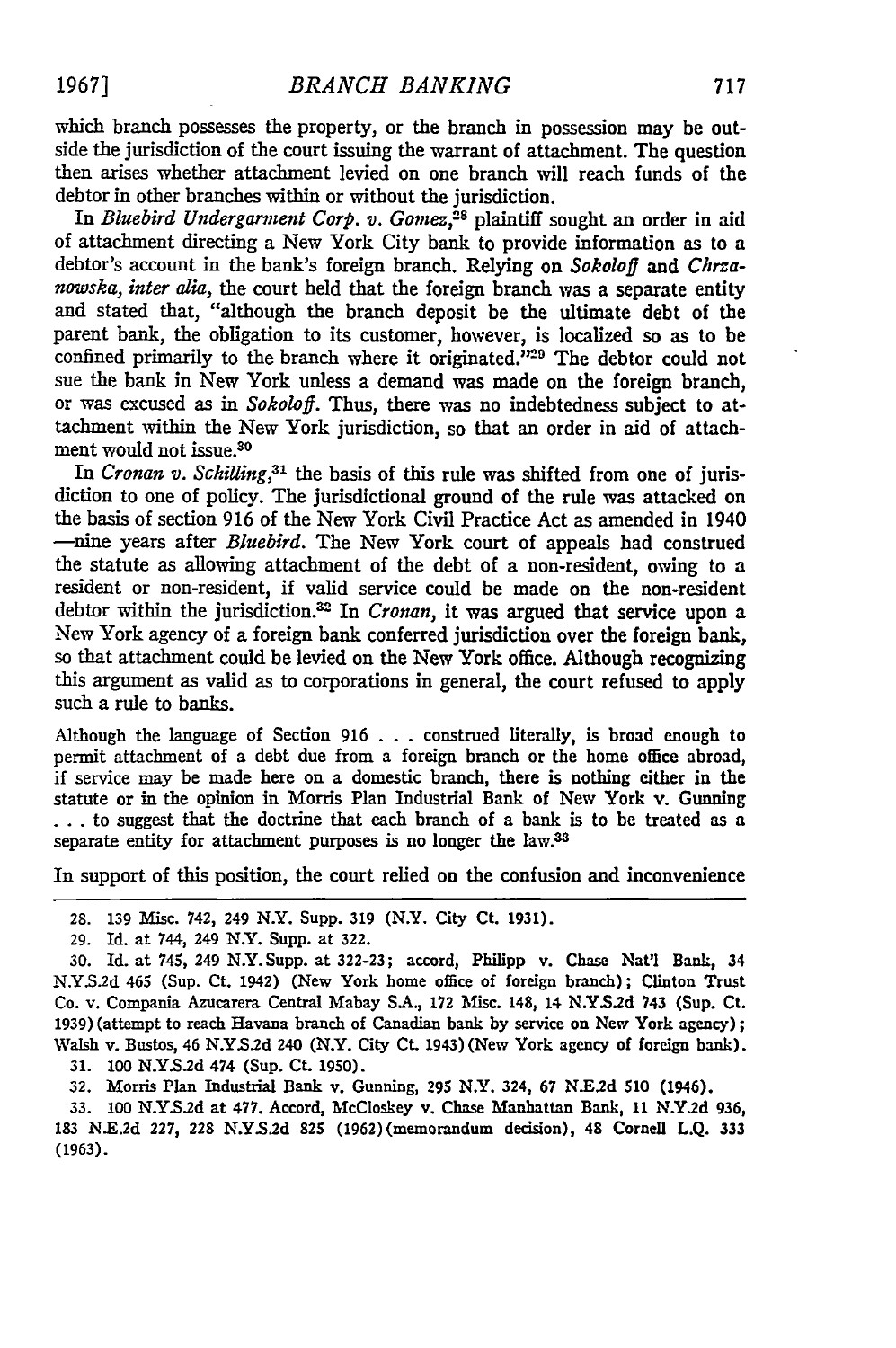rationale of *Chrzanowska*<sup>34</sup> and the considerable danger of double liability.<sup>85</sup> On this basis, the court refused to order production of records pertaining to property held by the foreign branch. The same result has been reached in other states by statute.<sup>86</sup>

All of the New York cases have involved either a foreign branch of a domestic bank or a New York branch of a foreign bank. In an admiralty proceeding in a federal court,<sup>37</sup> libelants argued that these decisions did not apply to attachment levied on a Brooklyn branch (Eastern District) to reach funds in a Manhattan branch (Southern District). The court rejected this argument because of the policy of the *Cronan* decision and its reliance on *Chrzanowvska,* which involved two New York City branches.<sup>88</sup>

#### *D. Production of Records"9*

*In re Harris,40* apparently the earliest case to consider the question, held that a trustee in bankruptcy could not compel the home office of a New York bank to produce a transcript of the bankrupt's account in its London branch. In support of its conclusion that the London branch was a separate entity for this purpose, the court relied upon a federal statute which provided that foreign branches of national banks should maintain independent accounts<sup>41</sup> and upon

**35.** Before a "branch could safely pay a check .**..** (in order] to make sure that no warrant of attachment had been served upon any of [the branch banks) .... each time a warrant of attachment is served upon one branch, every other branch **...** would have to be notified." Ibid. Although the decided cases have concerned a particular named branch involving a single communication, the court is probably correct in assessing the problem that would ensue if the rule were relaxed.

**36. E.g.,** Cal. Civ. Proc. Code § 542(6) (Supp. 1966). As of **1957,** five states were reported to have such statutory provisions: Arizona, California, Idaho, Oregon and Washington. **56** Mich. L. Rev. **90, 98** n.48 (1957). One early case, Bank of Montreal v. Clark, **108** Il1. App. **163** (Ist Dist. 1903), reached a contrary result. The debtor withdrew his funds from a Toronto branch after attachment was levied on a Chicago branch. The court held the manager of the Chicago branch was negligent in failing to advise the Toronto branch of the attachment, id. at **166,** and rejected the jurisdictional argument later adopted in the New York cases. Id. at 167-68.

**37.** Det Bergenske Dampskibsselskab v. Sabre Shipping Corp., 341 F.2d 50 **(2d** Cir. 1965).

**38.** Id. at **53.** Accord, Hohenstein Shipping Co. v. Feliz Compania Naviera S.A., **236** F. Supp. **216 (E.D.N.Y.** 1964); Cal. Civ. Proc. Code § 542(6) (Supp. 1966).

**39.** This problem usually arises in connection with matters other than attachment. E.g., In re Harris, 27 F. Supp. 480 (S.D.N.Y. 1939). Of course, if it is clear that there is no property subject to attachment within the jurisdiction, the court will not compel production of records. Cronan v. Schilling, 100 N.Y.S.2d 474, **477** (Sup. Ct. 1950). However, In a case where it is uncertain whether there is any property subject to attachment In the jurisdiction, a court would probably be guided by the principles to be discussed as to the production of records.

40. **27** F. Supp. 480 (S.D.N.Y. **1939).**

41. Id. at 481. For the pertinent text of § 604 see note 20 supra.

<sup>34.</sup> **100 N.Y.S.2d** at 476.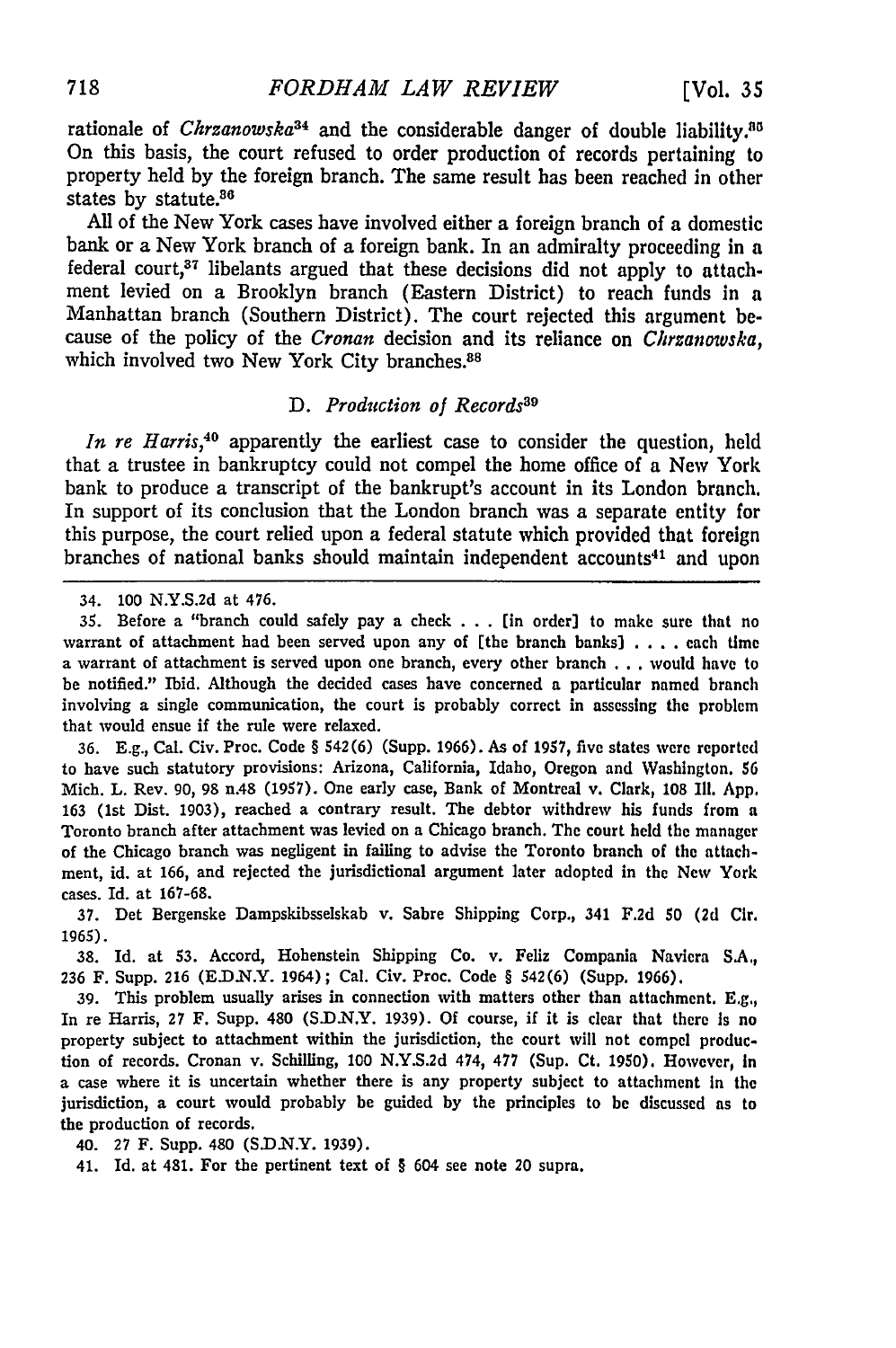decisions in other areas where a branch had been deemed a separate entity.<sup>42</sup> However, the court did not indicate why the reasoning of these decisions applied to this problem.

More recent decisions have indicated that a branch will not be deemed a separate entity for this purpose. In *First Nat'l City Bank v. Internal Revenue Serv.,43* the Service sought production of the records of a Panamanian branch of a New York bank in New York. The court stated that a corporation, including a bank, is presumed to be in control of its records, and that that presumption is not rebutted by the federal legislation in the case of a foreign branch.<sup>44</sup> After reviewing the history of the federal statute, the court concluded that it was merely a bookkeeping device designed to facilitate the examination of the financial condition of a foreign branch by having the branch maintain separate books.45 The court expressly overruled *Harris* insofar as it was inconsistent with this position.46 Therefore, a bank may be compelled to produce the records of its foreign branch unless it would violate the laws of the foreign country to send the records out of the country.<sup>47</sup>

In *Ings v. Ferguson,48* the court refused to order production of a foreign branch's records on the ground that it might violate foreign law. In dictum, the court made reference to other factors which might affect the outcome of a case in this area where there was no violation of foreign law. There is some doubt whether a manager of a domestic branch of a foreign bank would have the power to direct the officers of the foreign bank to produce records of foreign branches.49 This, however, would seem to be a problem of enforcement which could be made a condition to the privilege of doing business here. The bank also argued that there would be a problem of confusion where the records

42. 27 F. Supp. at 481. Accord, United States v. Kyle, 21 F.R.D. 163 (E.D.N.Y. 1957), aff'd, 257 F.2d 559 (1958), cert. denied, 358 U.S. 937 (1959) (subpoena duces tecum served on New York branch of Canadian bank pursuant to Fed. R. Crim. P. 17(c)).

43. 271 **F.2d** 616 (2d Cir. 1959), cert. denied, 361 U.S. 948 (1960).

44. 271 F.2d at 618-19.

45. Ibid. The court recognized that Pan-American Bank & Trust Co. v. National City Bank, which is discussed in note 20 supra, had relied in part on the forerunner of § 604 in deeming a foreign branch to be a separate entity as the holder of a draft. However, the court characterized that situation "as though the branch was acting at arm's length as an independent entity. . . . [I]t does not follow that in other situations not involving an arm's length relationship the manager of a foreign branch .. .is beyond the control of the Board of Directors who appointed him." Id. at 619.

46. Ibid.

47. Ibid. Accord, Application of Chase Manhattan Bank, **297** F.2d 611 **(2d** Cir. 1962); Ings v. Ferguson, 282 F.2d 149 (2d Cir. 1960).

48. Ibid.

49. Id. at 152. Without discussing this problem, the court in Cronan v. Schilling, **<sup>100</sup>** N.Y.S.2d 474 (Sup. Ct. 1950), granted an order in aid of attachment as to records kept abroad which concerned property within the jurisdiction subject to attachment. "After all, it is the Swiss Bank Corporation which is doing business in this state. The New York Agency is not a separate legal entity generally, but only for certain limited purposes." Id. at 477.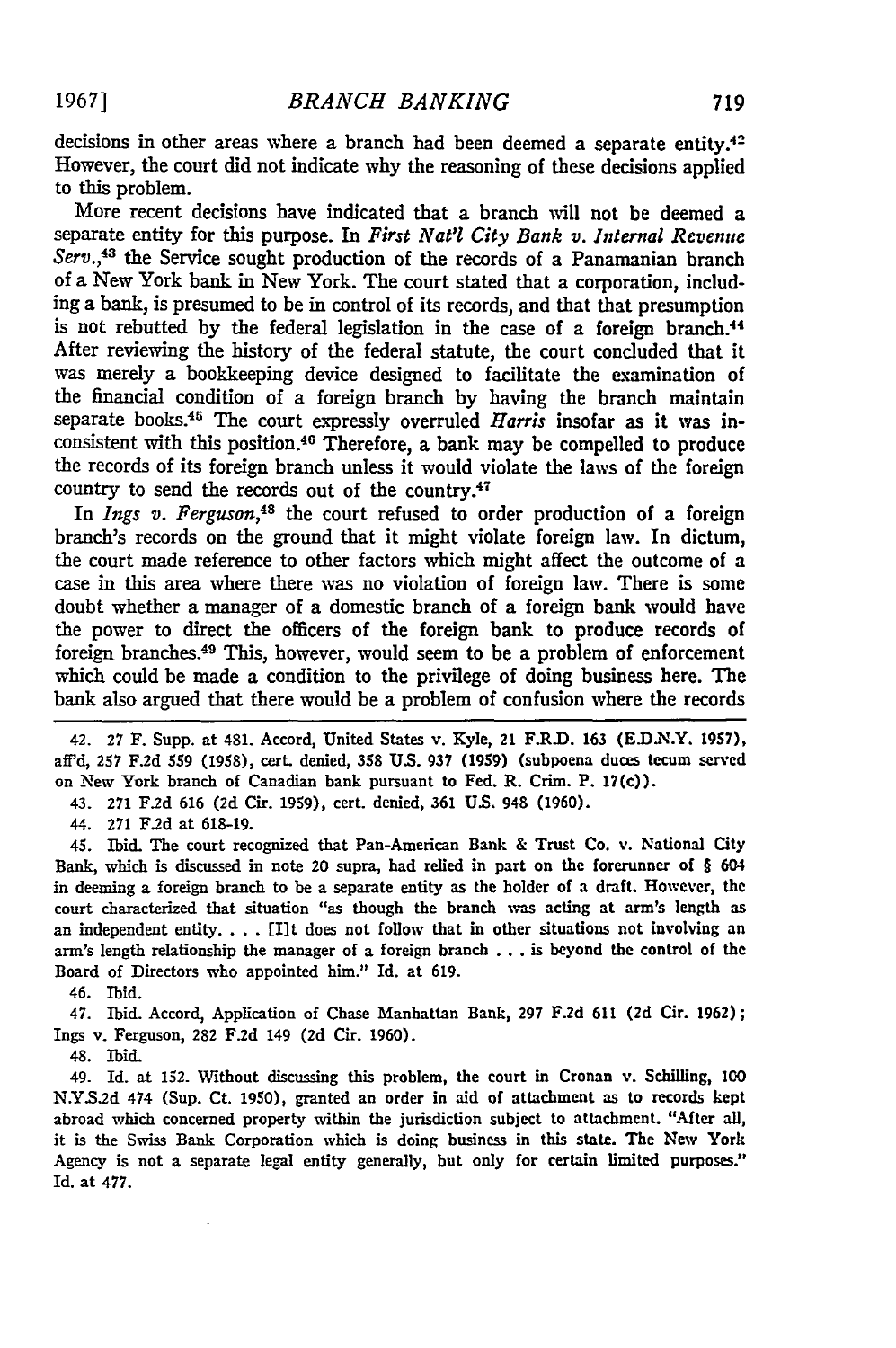sought were not identified as to a particular branch and that foreign countries might enact retaliatory laws detrimental to American business. "Without minimizing the force of these arguments,"50 the court deemed it unnecessary to consider them in the case before it.

#### II. SPECIAL STATUTORY PROVISIONS

New York and California have statutory provisions which treat domestic branches of foreign banks as separate entities for certain purposes other than those already discussed. Under appropriate circumstances, these statutes could prevent an otherwise valid set-off.

California provides that a foreign banking corporation doing business in the state must keep the assets of its "California business" completely separate from the assets of its business outside of California. "The creditors of such corporation's California business shall be entitled to priority with respect to the assets of [the bank's] . . . California business before such assets may be used or applied for the benefit of its other creditors or transferred to its general business."<sup>51</sup> Thus, an attempted set-off of a branch's California assets against an obligation not arising out of the branch's California business would be invalid if it rendered the California assets insufficient to satisfy the claims of those California creditors entitled to priority under the statute.

New York empowers the Superintendent of Banks to take possession of the business or property of a New York branch of a foreign bank under certain circumstances. 52 He is required to provide for the claims of certain preferred creditors and then to turn over the balance of the assets to the parent bank or its liquidator or receiver at its domicile.<sup>58</sup> A preferred creditor is one whose claim arises out of a transaction with the New York branch which would represent an enforceable legal obligation against the branch if it were a separate and independent legal entity.<sup>54</sup> Furthermore, "a cause of action upon which an action cannot be maintained, as prescribed in this article, cannot be effectually interposed [against the Superintendent] as a defense, set-off or counterclaim."<sup>55</sup> Therefore, if the Superintendent demands payment of the assets of a seized branch, a claimed set-off would appear to be invalid unless it met the requirements of a preferred claim as defined in the statute.

### III. CONCLUSION

The various arguments which have been used to support the separate entity theory in areas other than set-off are the expense of maintaining duplicate records of each branch at every other branch, the endless confusion that would result from attempting to communicate to each other branch the latest status

 $\Delta$ 

**<sup>50. 282</sup> F.2d** at **153.**

**<sup>51.</sup>** Cal. Fin. Code § **1753.**

**<sup>52.</sup>** N.Y. Banking Law § 606(4)(a).

**<sup>53.</sup>** N.Y. Banking Law § 606(4)(b).

<sup>54.</sup> N.Y. Banking Law § 606(4) (a).

**<sup>55.</sup>** N.Y. Banking Law § 619(3).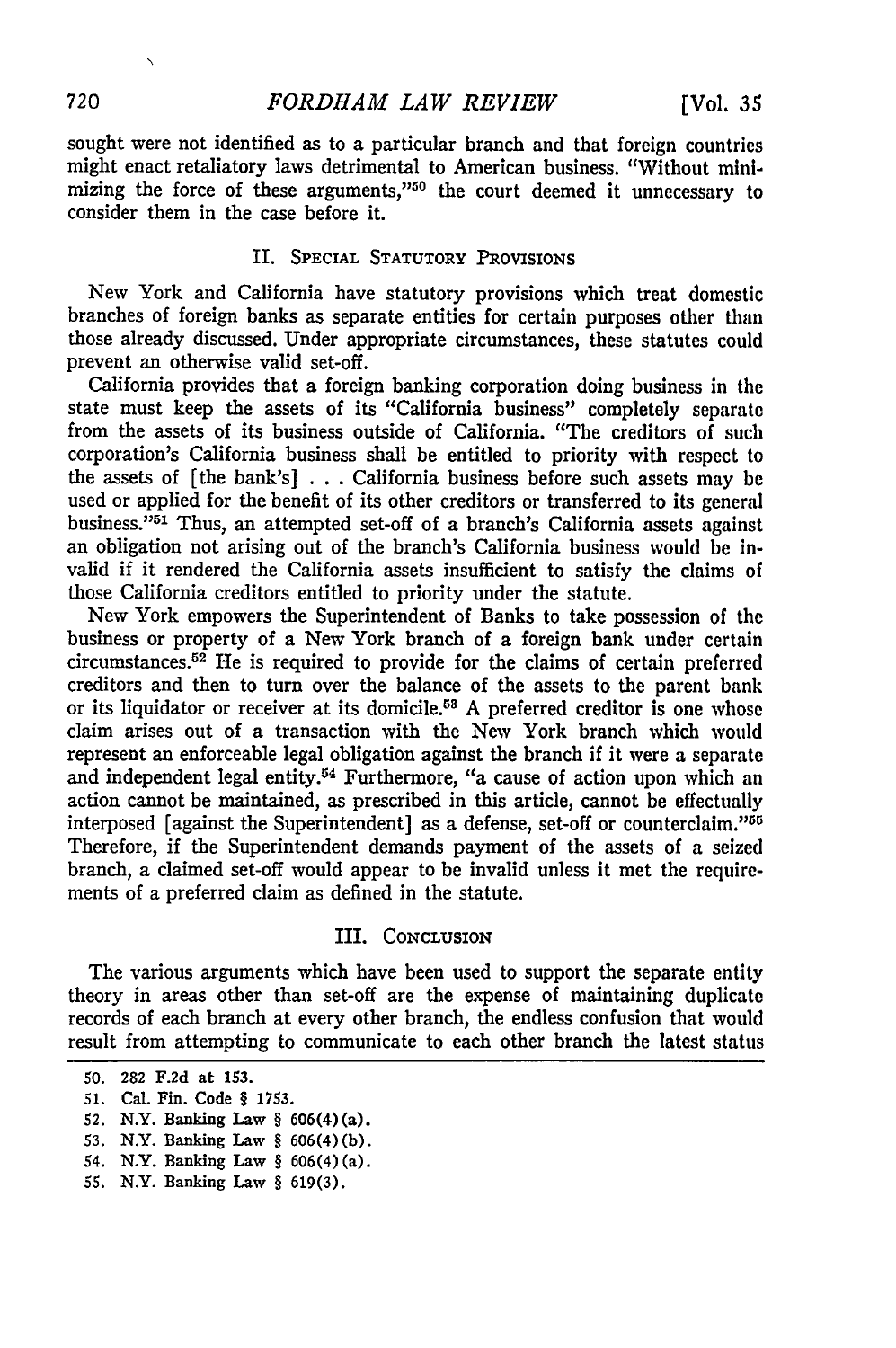of each account, the great risk of double liability, the federal statute,<sup>56</sup> the implied contract theory of *Sokoloff* as to deposit transactions, and the resultant jurisdictional theory that the situs of an indebtedness lies only at the branch of deposit.

Most of these arguments would appear to have little or no application to the problem of set-off. Since the bank can exercise the right of set-off without the intervention of a court,<sup>57</sup> the jurisdictional problem as to the situs of the indebtedness being set-off would be avoided. The bank could merely assert the set-off as a defense in an action to recover the money by the creditor branch.<sup>58</sup> In any event, the jurisdictional question arises only where the branches have been deemed separate entities and that is the question for decision.<sup>59</sup> The implied contract theory as expressed in *Sokoloff* would be relevant only to determine whether there was a matured indebtedness owing from one branch. Once there was a default in the case of a deposit transaction or a matured indebtedness of some other sort, the question arises whether another implied contract arises whereby this obligation may not be satisfied by the appropriation of property of another branch. Thus the implied contract theory of *Sokoloff* and the original jurisdictional argument in the attachment cases appear to have been devices employed by the courts to implement a policy. This policy in turn was based on the inconvenience to the banking business and the danger of double liability.

Similarly, the provisions of the federal statute would not appear to compel a separate entity theory for purposes of set-off. The statute, of course, does not apply to state banks or branches of foreign banks. Even in the case of national banks, however, the records cases demonstrate that the statute does not mandate a separate and independent status for a foreign branch in the absence of other circumstances. This interpretation was recently affirmed by the Supreme Court.<sup>60</sup>

58. Bromberg v. Bank of America **Nat'l** Trust & Say. Ass'n, **58** Cal. App. 2d **1,** 7-8, 135 P.2d 689, 692-93 **(2d** Dist. 1943); Kress v. Central Trust Co., 246 App. Div. **76,** 79-80, 283 N.Y. Supp. 467, 471-72 (4th Dep't 1935), aff'd, **272** N.Y. **629,** 5 **N.E2d 365 (1936).**

59. It must be remembered that the jurisdictional argument (advanced in Bluebird) for attachment purposes was based on the Sokoloff theory of an implied contract limiting the indebtedness of the bank to the branch of deposit, until default. See text accompanying notes 23-26 supra. Thus, for purposes of set-off, unless there is some basis for applying a similar contract, there would be no peg on which to hang a jurisdictional argument.

60. United States v. First Nat'l City Bank, 379 **US. 378** (1965). The Court held that the Internal Revenue Service was entitled to an injunction against a New York City bank requiring the bank's foreign branch to freeze a defaulting taxpayer's account. The property was not subject to attachment under the decisions discussed supra. However, the Court found that personal service was still possible, and, if it were obtained, the debtor could be compelled to bring the property into the jurisdiction. Therefore, the injunction should issue to prevent dissipation of the property. **Id.** at 383-84. The Court pointed out that the bank had practical control of the branch and that there was no problem of double liability. Id. at 384-85.

<sup>56. 39</sup> Stat. 755 (1916), 12 U.S.C. § 604 (1964).

<sup>57.</sup> Cases cited note 5 supra.